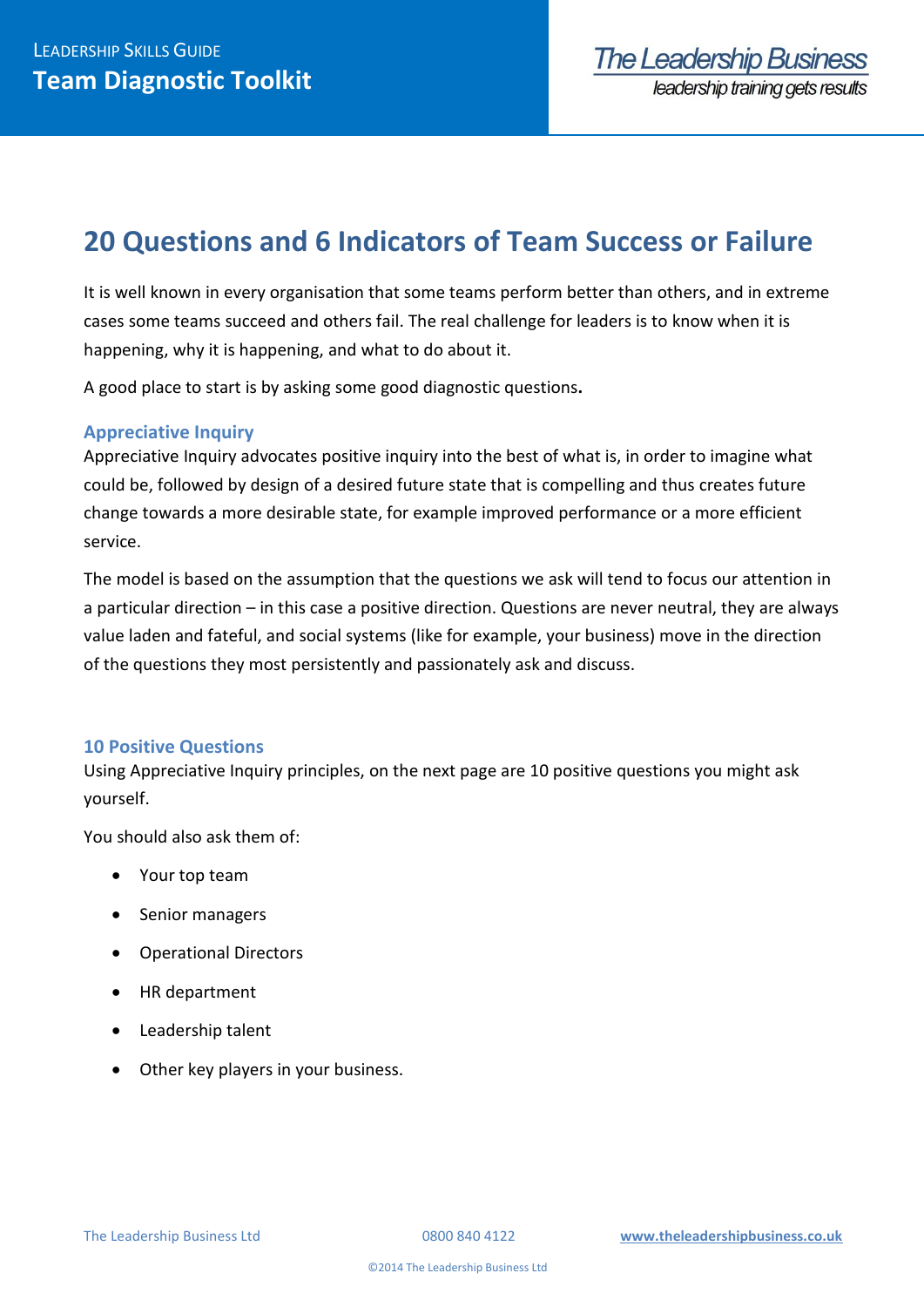## **10 Positive Questions to Ask:**

| 1.  | Which do you think is our highest<br>performing team and why?                                | e.g. great results, quality of work, repeat business etc.                            |  |
|-----|----------------------------------------------------------------------------------------------|--------------------------------------------------------------------------------------|--|
| 2.  | How do you know they are high<br>performing?                                                 | e.g. from internal reputation, colleague's comments, feedback<br>from customers etc. |  |
| 3.  | What specifically do you measure,<br>track or count to identify them?                        | e.g. invoiced amounts, stock turnover, regional sales growth                         |  |
| 4.  | What do they do better, how do<br>they operate more effectively than<br>other teams?         | e.g. cross selling, understand customer needs, share market<br>intelligence etc.     |  |
| 5.  | What do they achieve more of, as<br>outputs or outcomes, than other<br>teams?                | e.g. sales data, increased market share, reputation etc.                             |  |
| 6.  | What is the atmosphere like in the<br>highest performing team?                               | e.g. fun, energised, quietly business-like etc.                                      |  |
| 7.  | How would you describe the<br>culture in the highest performing<br>team?                     | e.g. positive, empowering, inclusive, stretching etc.                                |  |
| 8.  | How would you describe<br>relationships in the highest<br>performing team?                   | e.g. competitive, friendly, critical, demanding etc.                                 |  |
| 9.  | Do they know they are a high<br>performing team? If so how do<br>they know? If not, why not? | e.g. public statements, award winning, performance reviews<br>etc.                   |  |
| 10. | If you could sum it up in one<br>sentence, what would you say to<br>complete this sentence?  | "They are the best team we have because"                                             |  |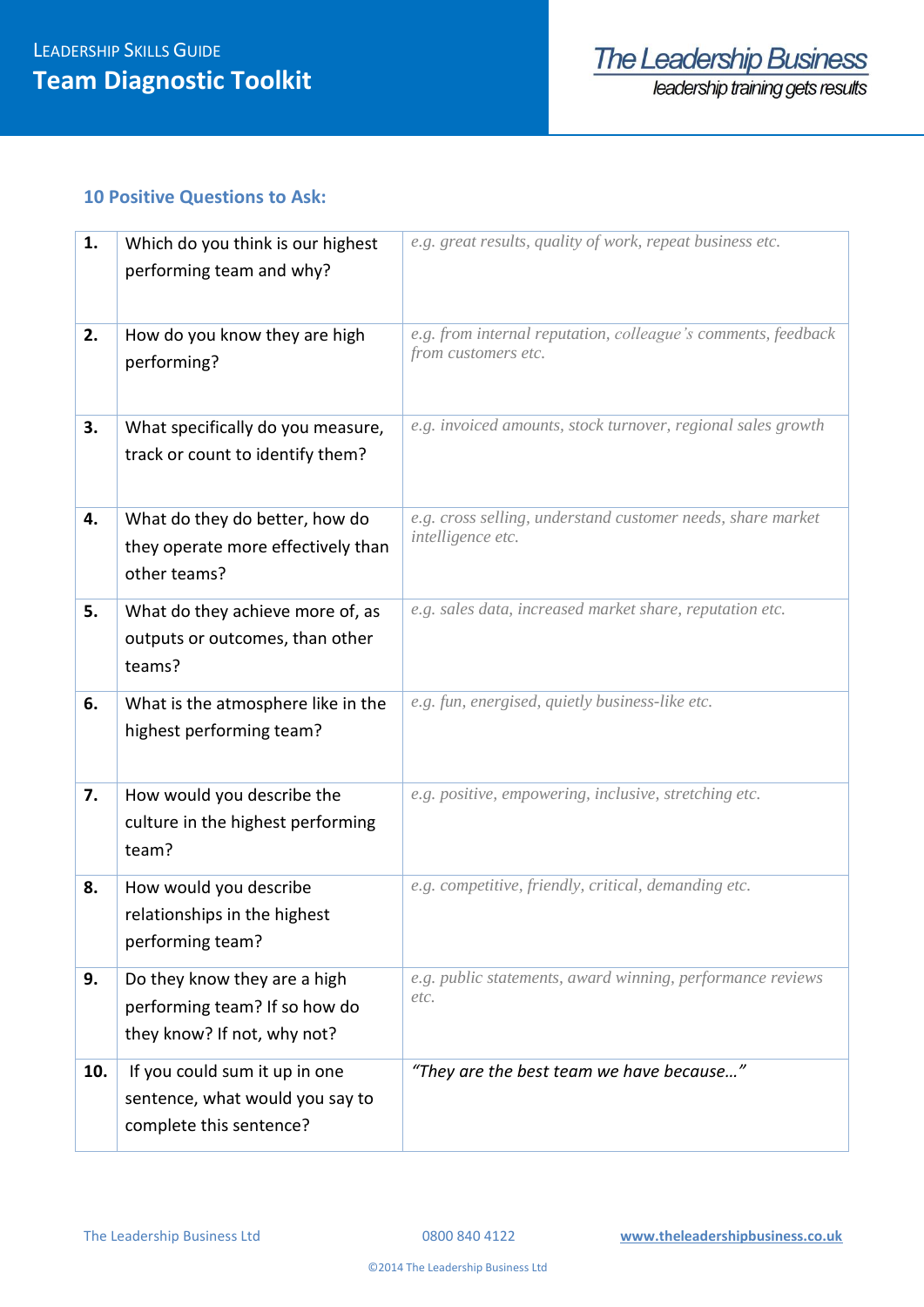Then ask yourself and everyone else what you or they could or should do to create those same positive conditions in all the teams throughout your business. Just asking those questions of your key people and analysing their answers, plus asking for suggestions to apply improvements across your business, will put you well ahead of the competition.

## **A Failure to Analyse.**

That's because in our experience, most organisations don't put much if any resource into identifying what they do exceptionally well or get right. In most businesses success is taken for granted and goes unexamined. There seems to be a fear that self-congratulation might lead to complacency.

All of the evidence from Positive Psychology and Appreciative Inquiry tells us that analysing success in detail and then applying the lessons learnt to new situations is the fastest way to improve performance, increase the quality of what we do, or the product or service we deliver.

Most organisations don't seem to know that. What most organisations spend most of their diagnostic resources on is investigating and analysing faults, problems, failures and complaints. They take a deconstructive approach based on a deficiency model.

They ask questions such as:

"What are the problems?"

"What's wrong?"

"What needs to be fixed?"

Sometimes they phrase the question in terms of "What are the challenges?" which still focuses on negativity, on deficiency, on what needs to be fixed or solved.

### **10 Negative Questions**

If you find this approach more familiar and would like to diagnose the situation in terms of problems to be solved, on the next page are 10 negative questions you might ask yourself.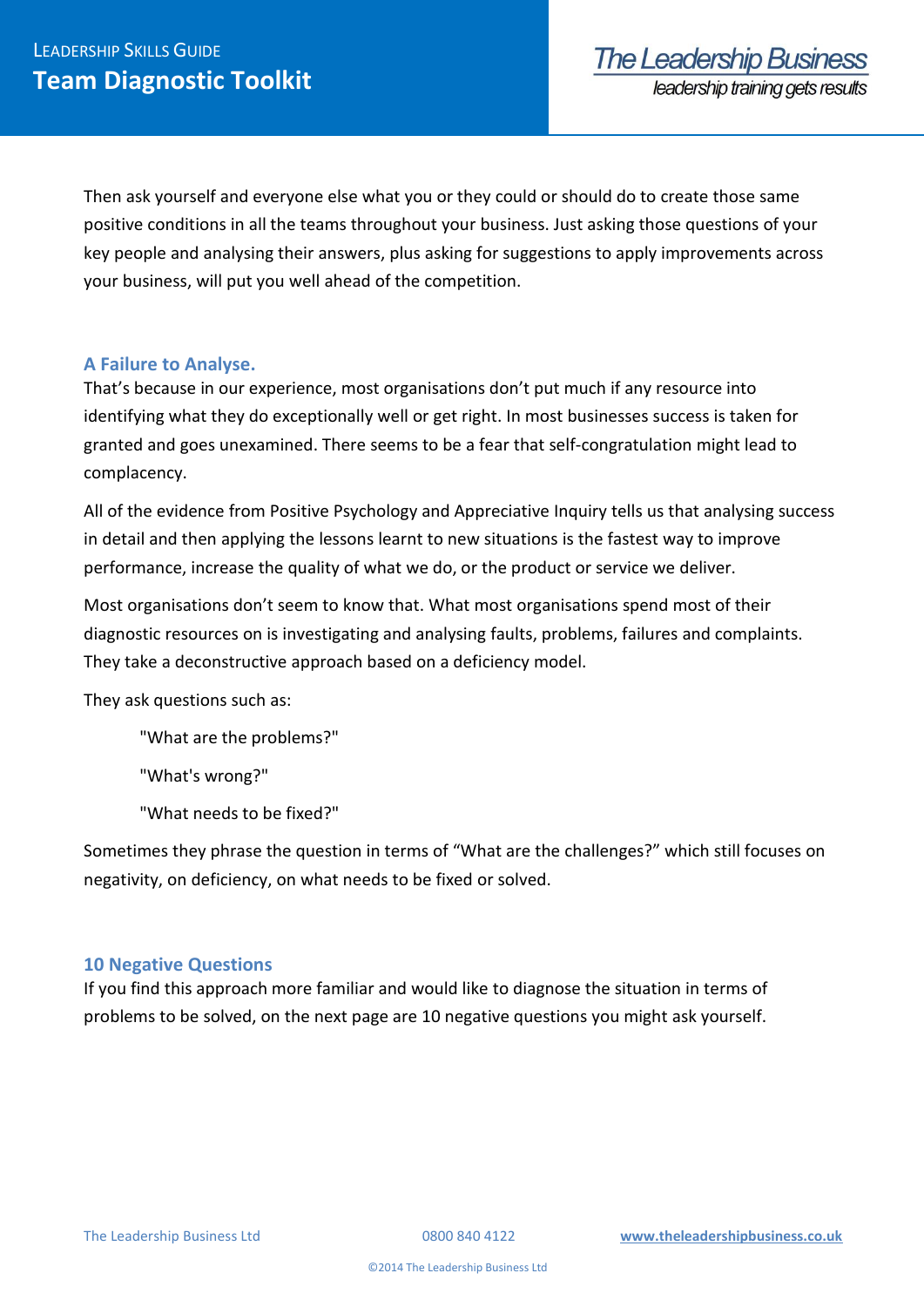# **10 Negative Questions to Ask:**

| 1.  | Which is your poorest performing<br>team, and why?                                              | e.g. poor results, low quality work, reducing business etc.                                  |  |
|-----|-------------------------------------------------------------------------------------------------|----------------------------------------------------------------------------------------------|--|
| 2.  | How do you know they are poorly<br>performing?                                                  | e.g. from rumours, internal reputation, colleague's comments,<br>feedback from customers etc |  |
| 3.  | What specifically do you measure,<br>track or count to identify them?                           | e.g. invoiced amounts, stock turnover, regional sales levels                                 |  |
| 4.  | What should they do better, how<br>could they operate more<br>effectively?                      | e.g. cross selling, find out customer needs, share market<br>intelligence etc.               |  |
| 5.  | What would they be doing if they<br>wanted to achieve more?                                     | e.g. focus on sales, increase market share, develop their<br>reputation etc.                 |  |
| 6.  | What is the atmosphere like in the<br>poorest performing team?                                  | e.g. negative, depowering, clique-based, frustrating etc.                                    |  |
| 7.  | How would you describe the<br>culture in your poorest performing<br>team?                       | e.g. negative, depowering, clique-based, frustrating etc.                                    |  |
| 8.  | How would you describe<br>relationships in your worst<br>performing team?                       | e.g. competitive, unfriendly, critical, demanding etc.                                       |  |
| 9.  | Do they know they are a poorly<br>performing team? If so, how do<br>they know? If not, why not? | e.g. public statements, lack of rewards, poor performance<br>reviews etc.                    |  |
| 10. | If you could sum it up in one<br>sentence, what would you say?                                  | "They are the worst team we have because"                                                    |  |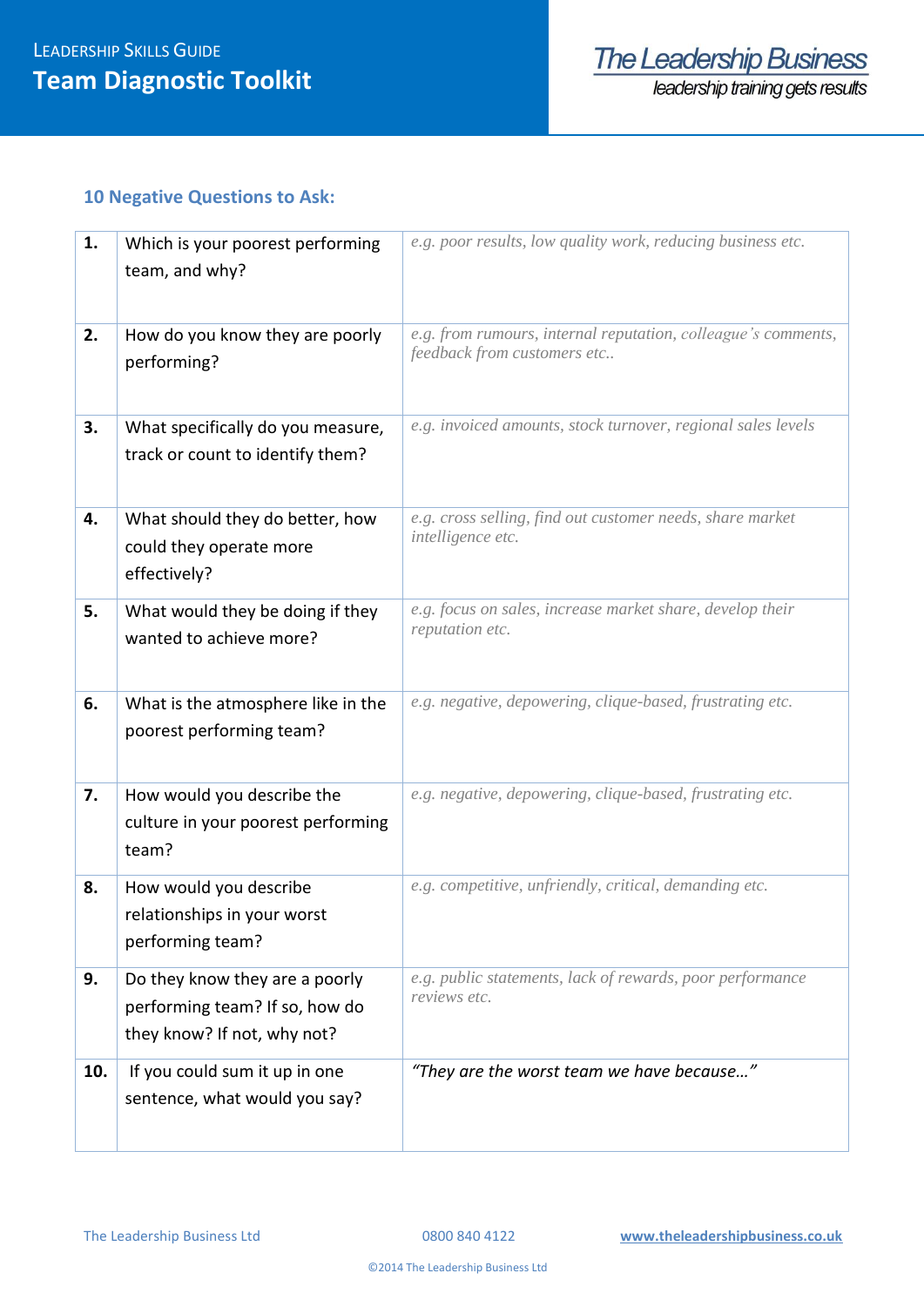Again, ask yourself and everyone else why this is happening, how long it has been going on, and what you or they could or should do to improve things. Your purpose is to create more positive conditions in all the teams so that they stop failing and start to succeed throughout your business.

# **6 Indicators of Team Success or Failure.**

As a senior leader, there are a number of organisational level indicators you could measure to identify if things are going well or if you have a problem. Because they are negative indicators, they are usually reducing if things are going well, or increasing if things are going wrong. You should be able to ask HR for this information.

For example do you have:

|                                     | Good         | <b>Bad</b>   |
|-------------------------------------|--------------|--------------|
|                                     | (Decreasing) | (Increasing) |
| 1. Staff Turnover                   |              |              |
| 2. Serious Errors                   |              |              |
| 3. Customer Complaints              |              |              |
| 4. Internal Disputes and Grievances |              |              |

Two other sources of diagnostic information you could use are

- 5. Staff surveys
- 6. Exit interviews

All of these indicators should be continuously monitored and analysed by HR for you. For example, what, what does your last staff survey tell you? What does their analysis of exit interviews tell you?" If you don't already survey your staff, we can help you to organise a survey. We can discuss what questions you would like to ask, and more importantly, what you want to do with the answers.

What does the analysis of recent exit interviews tell you? If you don't usually interview staff when they are leaving (exiting) your business, you could identify one or two recent leavers and ask